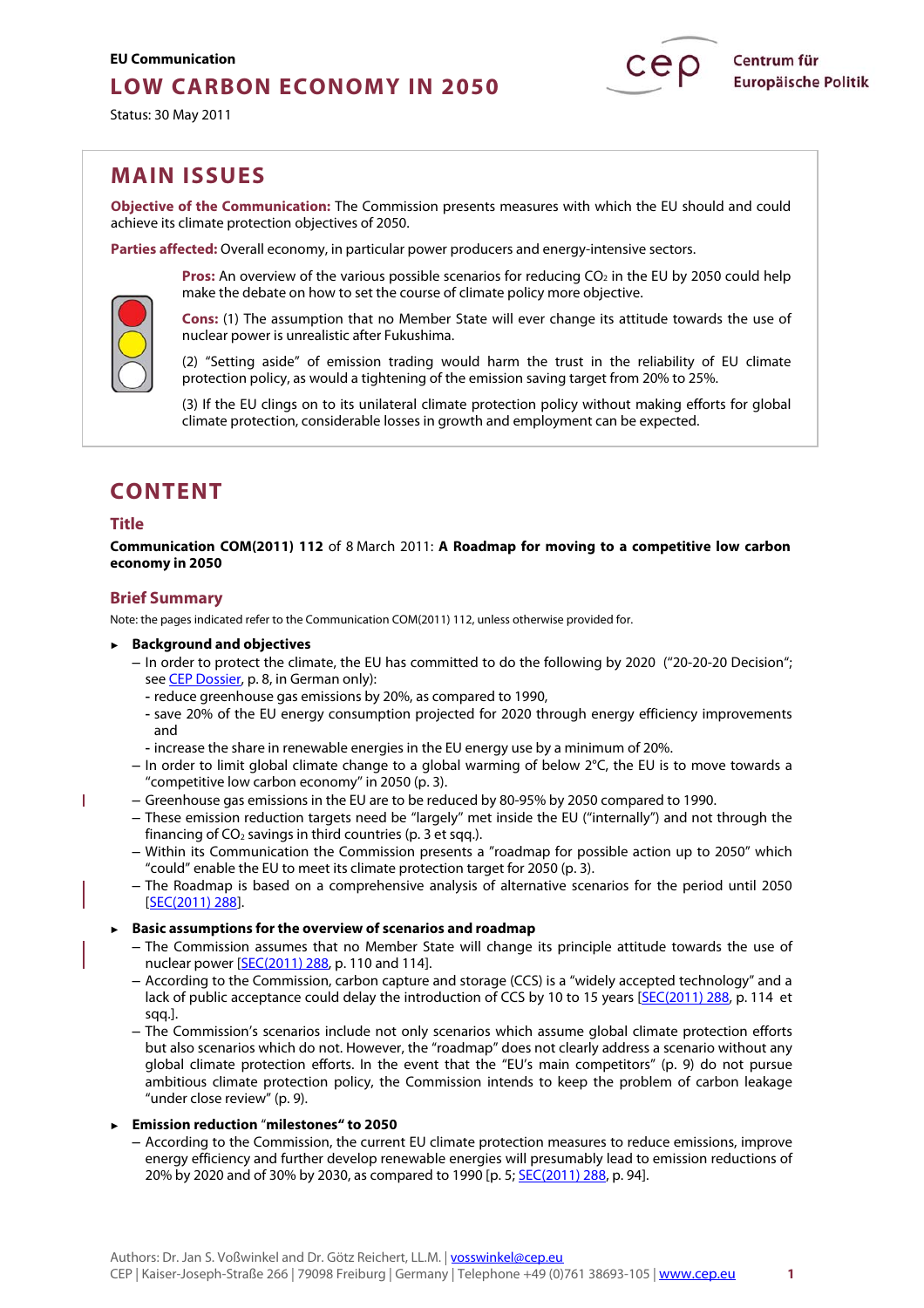

– The Commission's aim is to introduce additional measures to improve energy efficiency [cp. COM(2011) 109, see [CEP Policy Brief\],](http://www.cep.eu/en/analyses-of-eu-policy/energy/energy-efficiency-plan/) in order to:

- achieve an emission reduction of 25% by 2020 (instead of 20%), as compared to 1990, and - save 20% of the energy consumption projected for 2020.

- However, the Commission does not wish to "suggest" setting new 2020 targets (p. 14).
- Non-binding "milestones" serve to measure "whether the EU is on course" for reaching its climate protection target for 2050 (p. 3).
- The most "cost-effective pathway" for reaching the climate protection target for 2050 is the EU internal emission reduction as compared to 1990 [p. 4; Impact Assessment [SEC\(2011\) 288,](http://www.cep.eu/fileadmin/user_upload/Kurzanalysen/CO2-arme_Wirtschaft/SEC_2011-288_IA.pdf) p. 94 et sqq.]. This has the following stages:
	- by 2020 by 25 % (current target: 20%),
	- by 2030 by 40% (current target: 30%),
	- by 2040 by 60%,
	- by 2050 by 80% (current target: 40%).

#### ► **Emission reductions of single sectors**

The Commission proposes different levels of emission reductions for 2030 to 2050 for the single economic sectors (see **CEP-Table**).

#### – **Power generation**

- With the help of the following "low carbon technologies",  $CO<sub>2</sub>$  emissions are to be "almost totally" eliminated for power generation (p. 6):
	- renewable energies with a share of 50 to 55% [\[SEC\(2011\) 288,](http://www.cep.eu/fileadmin/user_upload/Kurzanalysen/CO2-arme_Wirtschaft/SEC_2011-288_IA.pdf) p. 63],
- nuclear power and
- fossil fuels (coal, gas) in combination with carbon capture and storage (CCS; Directive 2009/31/EC; see [CEP-Dossier,](http://www.cep.eu/fileadmin/user_upload/Kurzanalysen/Klima-Dossier/CEP-Dossier_EU-Klimaschutz.pdf) p. 29 et sqq.).
- In order to ensure that EU emission trading (EU ETS; Directive 2009/29/EC, see [CEP Dossier,](http://www.cep.eu/fileadmin/user_upload/Kurzanalysen/Klima-Dossier/CEP-Dossier_EU-Klimaschutz.pdf) p. 11 et sqq.) can contribute to a low carbon power generation, it must lead to "sufficiently" high prices for emission rights and be predictable in the long term (p. 6). The Commission will therefore assess whether
- the agreed linear reduction of the greenhouse gas emissions cap by 1.74 percentage points per year [Art. 9 Directive 2003/87/EC; see [CEP-Dossier,](http://www.cep.eu/fileadmin/user_upload/Kurzanalysen/Klima-Dossier/CEP-Dossier_EU-Klimaschutz.pdf) p. 12] should be further tightened and if
- emission allowances to be auctioned during the period 2013 and 2020 should be "set aside"(p. 7 and 11).

#### – **Transport**

- Emissions from the transport sector (including aviation, excluding maritime traffic) are to be reduced by 54-67% by 2050.
- Hereby, the Commission promotes technological innovation, in particular in the fields of:
- vehicle efficiency through new engines, materials and design;
- new fuels and propulsion systems and
- better and safer use of networks through information and communication systems.
- In its White Paper on Transport [COM(2011) 144; see [CEP Policy Brief\],](http://www.cep.eu/en/analyses-of-eu-policy/transport/white-paper-transport/) the Commission presents a "set of measures" to increase the "sustainability of the transport system".

# – **Buildings**

- Emissions in the building sector are to be reduced by 90% by 2050.
- To this end, it is necessary that from 2021 on, all new buildings are "'nearly zero-energy building" with almost zero or very low energy needs which are to be mainly covered by renewable energies [Art. 2 (2) and Art. 9 (1) Directive 2010/31/EU; see CEP Policy Brief].
- The Commission estimates that by 2020, 200 billion Euros must be invested into the refurbishment of existing building stock.
- In 2011, the Commission intends to publish a Communication on "Sustainable Construction" containing strategies to improve the competitiveness and the environmental and climate performance in the construction sector.

# – **Industry**

- By 2050, emissions in the entire industrial sector should be reduced by 83-87%.
- By 2050 energy-intensive industries could reduce their emissions by at least 50% through the application of "more advanced resource and energy efficient" processes and equipment, increased recycling and abatement technologies for non-CO<sub>2</sub> emissions (e.g. nitrous oxide and methane) (p. 8).
- After 2035, carbon capture and storage is to be deployed "on a broad scale", notably from industrial processes (e.g. in the cement and steel sector) (p. 9).
- The Commission estimates that this will require approximately 10 billion Euros.
- If the EU's main competitors do not make similar efforts concerning climate protection, the EU will need to consider how to avoid the exodus of energy-intensive industries and their emissions outside the EU ("carbon leakage"; see [CEP Dossier,](http://www.cep.eu/fileadmin/user_upload/Kurzanalysen/Klima-Dossier/CEP-Dossier_EU-Klimaschutz.pdf) p. 14 et sqq., in German only).
- The Commission wishes to work out specific roadmaps together with the affected sectors.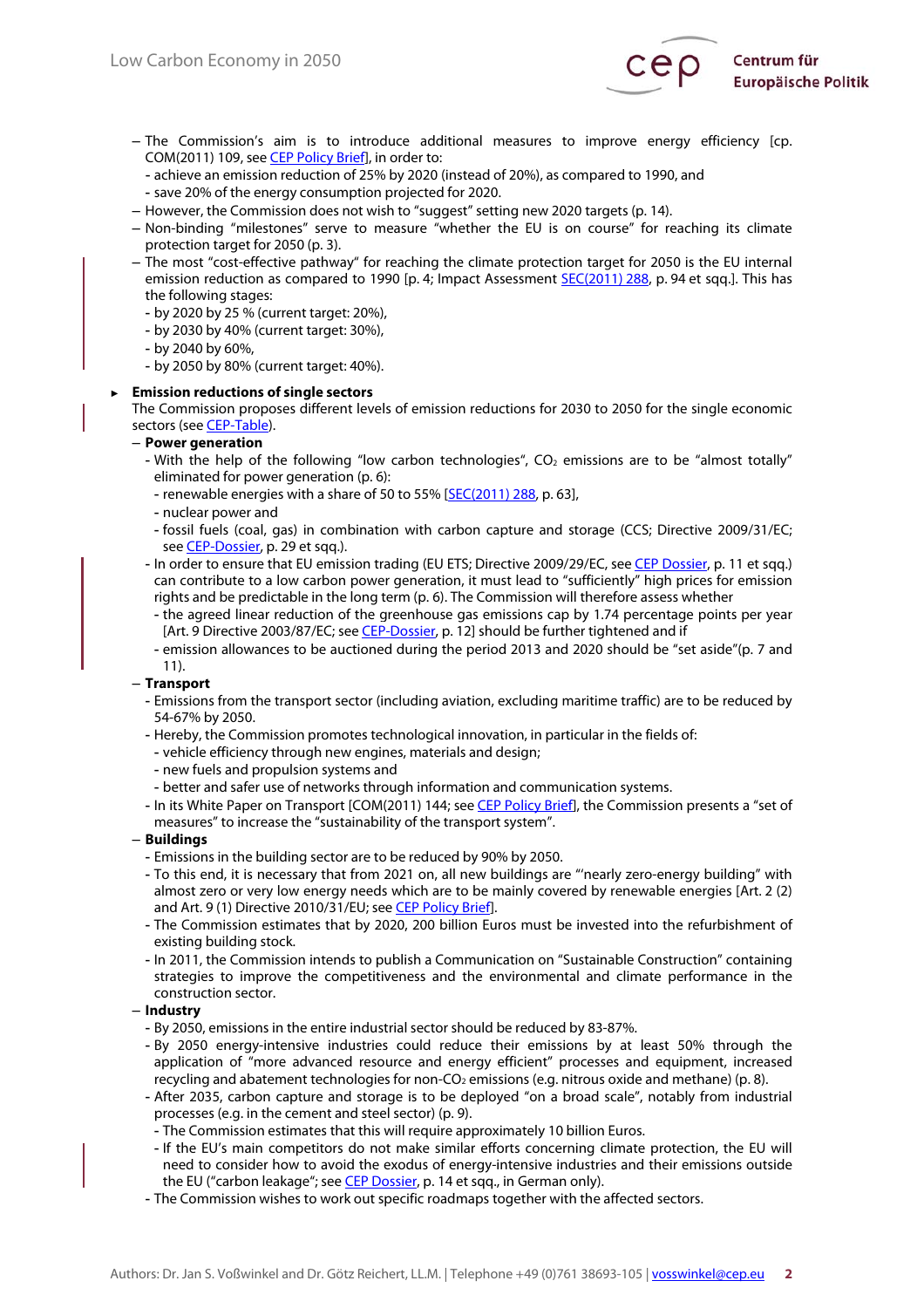

#### ► **Estimated costs of switching to a low carbon economy**

- Public and private investments must increase on average by 270 billion Euro per year by 2050.
- Through an increase in energy efficiency and the switch to domestically produced low carbon energy sources, the EU's average fuel costs will be reduced by between 175 billion and 320 billion Euros per year, according to the Commission.

# **Statement on Subsidiarity by the Commission**

The Commission does not address the issue of subsidiarity.

#### **Policy Context**

In 2007, the European Council adopted the "20-20-20 Decision". Moreover, under the strategy "Europe 2020" [COM(2010) 2020; se[e CEP Policy Brief\]](http://www.cep.eu/en/analyses-of-eu-policy/further-subjects/the-european-distrategy-europe-2020/) the Commission has proposed a "resource-efficient Europe – flagship initiative" [COM(2011) 21] with long-term plans for transport [COM(2011) 144; see [CEP Policy Brief\],](http://www.cep.eu/en/analyses-of-eu-policy/transport/white-paper-transport/) energy and climate protection. These targets and plans are gradually being consolidated: on the one hand, through the Commission's initiatives -- in particular for energy technologies [SET Plan COM(2009) 519; see [CEP Policy Brief\] -](http://www.cep.eu/en/analyses-of-eu-policy/energy/low-carbon-technologies/)-the tightening of greenhouse gas reduction targets [COM(2010) 265; see [CEP Policy Brief\],](http://www.cep.eu/en/analyses-of-eu-policy/climate-protection/co2-reduction-beyond-20/) the EU energy strategy 2020 [COM(2010) 639; see [CEP Policy Brief\],](http://www.cep.eu/en/analyses-of-eu-policy/energy/energy-strategy-2020/) energy infrastructure [COM(2010) 677; see CEP Policy [Brief\],](http://www.cep.eu/en/analyses-of-eu-policy/energy/energy-infrastructure/) energy efficiency [COM(2011) 109; se[e CEP Policy Brief\]](http://www.cep.eu/en/analyses-of-eu-policy/energy/energy-efficiency-plan/) and renewable energies [COM(2011) 31; see [CEP](http://www.cep.eu/en/analyses-of-eu-policy/energy/communication-renewable-energy/) [Policy Brief\],](http://www.cep.eu/en/analyses-of-eu-policy/energy/communication-renewable-energy/) and on the other hand, through the adoption of legal acts such as the "Climate Package" [see [CEP](http://www.cep.eu/en/analyses-of-eu-policy/energy/low-carbon-technologies/) [Policy Brief\]](http://www.cep.eu/en/analyses-of-eu-policy/energy/low-carbon-technologies/) and the Directive on energy efficiency of buildings [2010/31/EU; see CEP Policy Brief].

# **Options for Influencing the Political Process**

| Leading Directorate General:   | DG Climate Protection                    |
|--------------------------------|------------------------------------------|
| <b>Consultation Procedure:</b> | A consultation procedure is not planned. |

# **ASSESSMENT**

#### **Economic Impact Assessment**

#### Ordoliberal Assessment

By revealing underlying assumptions, **an overview of possible scenarios** for significantly reducing greenhouse gas emissions in the EU by 2050 **could help make the debate on how to set the course of climate policy more objective**. However, in view of the long-term perspective and complexity of the subject – unlike a precise "roadmap" with "milestones" – such an overview of scenarios cannot serve as a reference tool for planning the future of climate policy for more than forty years.

**Essential assumptions** of the "roadmap" **could soon force a revision: (1) The Commission** assumes that nuclear power and carbon capture and storage (CCS) are "widely accepted technologies" [SEC(2011) 288, p. 114]. It further **assumes that no Member State will change its attitude towards nuclear power** [SEC(2011) 288, p. 110 and 114]. Whether this continues to hold true after the latest reactor accident in Japan remains to be seen. Equally open is the question of whether or not CCS really is "widely accepted", as this technology has not yet been applied to large-scale industry. **(2) The Commission assumes that global climate protection actions will be taken** (p. 9), which is highly questionable after the failed climate summit in Copenhagen (see [CEP Policy Brief\).](http://www.cep.eu/en/analyses-of-eu-policy/climate-protection/international-climate-policy-post-copenhagen/) The question of how carbon leakage could be avoided remains unanswered by the Commission, which merely states that it will "keep it under close review".

The Commission's cost estimate that an annual investment of 270 billion Euros to reduce greenhouse gas emissions would be offset by savings in fossil fuel costs of between 175 and 320 billion Euros per year suggests that, despite the fact that the figures vary considerably, there is some knowledge of the long-term price development on international raw material markets. Such price trends, however, are not foreseeable. Therefore, **arguing from an objective point of view, it is impossible to predict the relations between costs and benefits of carbon savings decades in advance.**

#### Impact on Efficiency and Individual Freedom of Choice

Sector-specific saving targets impede the systematic discovery of the most cost-efficient savings beyond sectoral boundaries. They could result from an extension of emission trading to further sectors, such as transport [COM(2011) 144; see [CEP Policy Brief\]](http://www.cep.eu/en/analyses-of-eu-policy/transport/white-paper-transport/) and heating of buildings [2010/31/EU; see CEP Policy Brief]. Instead of prescribing sector-relevant savings politically, policy should limit itself to defining greenhouse gas emission caps for the EU as a whole.

The Commission's remarks clearly show that – although it does not admit it – the hitherto pursued sectorspecific approach and the uncoordinated mix of instruments is not practicable. It fears that – ultimately through the success of dirigiste energy efficiency policy [COM(2011) 109; see [CEP Policy Brief\]](http://www.cep.eu/en/analyses-of-eu-policy/energy/energieeffizienz/) – the prices for emission trading rights could drop too far to be an efficient price signalling tool. However, their subsequent idea to create scarcity by reducing the amount of emission rights through **"setting aside of certificates** is also